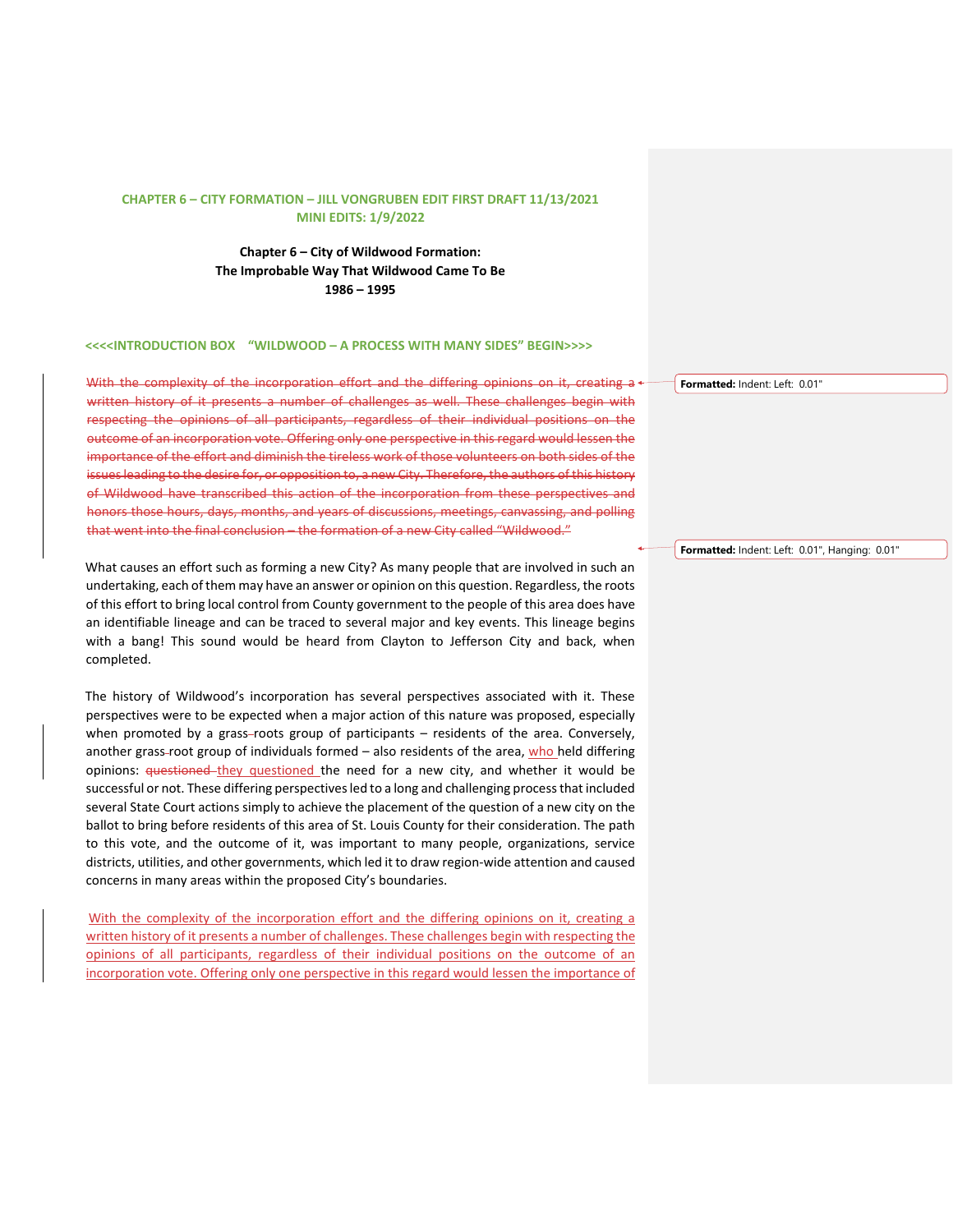the effort and diminish the tireless work of those volunteers on both sides of the issues leading to the desire for, or opposition to, a new City. Therefore, the authors of this history of Wildwood have transcribed this action of the incorporation from these perspectives and honors those hours, days, months, and years of discussions, meetings, canvassing, and polling that went into the final conclusion - the formation of a new City called "Wildwood."

**<<<<INTRODUCTION BOX END >>>>**

### **SETTING THE STAGE**

St. Louis County has a very long history, beginning with its formation in 1812. For many decades, St. Louis County was overshadowed by the City of St. Louis, which, at one time, was the eighth largest City in America. However, as the 20<sup>th</sup> Century began and the tumultuous era of two world wars and the Great Depression followed, times changed. St. Louis County began to experience growth. The areas adjoining the City of St. Louis started to have new residences, businesses, and institutions built. The initial growth of the inner ring areas was then followed by growth along the major arterial roadway corridors which were being extended further to the outward reaches of St. Louis County, while also being expanded to accommodate increased use and traffic volumes.

In 1948 the St. Louis County Council adopted a major Zoning Ordinance and established zoning district designations for all properties not located within a municipal boundary. The rezoning of properties included categories for residential, commercial, industrial, and open space activities. The major zoning category for the area that would someday become the City of Wildwood was "B" Residence District, which required a minimum of a one-acre lot for any new single-family dwelling. This one-acre minimum lot size was the largest of all the residential zoning district designations established at that time.

The return of the large numbers of World War Veterans in the late 1940's fueled excess demand for housing which caused a significant housing shortage in the greater St. Louis area. As the demand for housing grew as these returning Veterans began families, areas of St. Louis County that had once been farmland or hills and valleys of mature woodlands soon became residential subdivisions and commercial centers to support these new residences. In the span from 1950 to 1970, County's population grew from 406,349 to 951,671 residents, which is a rate of 134%. Correspondingly, in this same twenty-year span, the City of St. Louis began its long descent from 856,796 to 622,236 residents. It was then followed by another decade, between 1970 and 1980,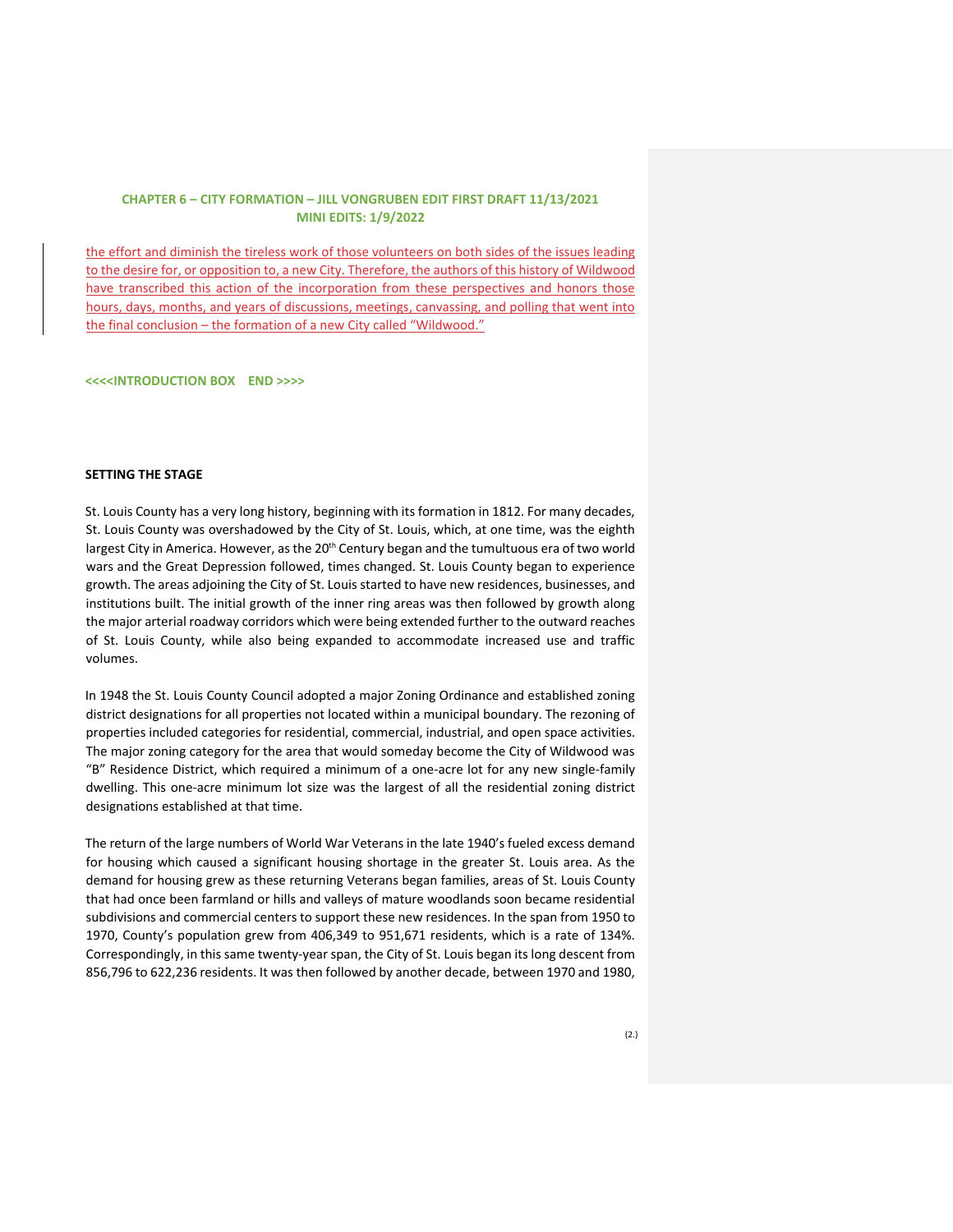were its population experienced a decline of 169,151 residents. During this timeframe of twenty years, the character of St. Louis County and, to a large degree, its development and land use policies were determined and have not substantially changed to this day.

Another major update of St. Louis County's Zoning Ordinance occurred in 1954 but did not lead to any substantive alterations in the area that is now Wildwood. However, by 1960, the St. Louis County Council did recognize that growth was accelerating and was then reaching new locations, which for many years was thought too difficult or too far from employment centers to become sustainable locations for development. In 1962, St. Louis County completed a study called "Guide for Growth," which covered its entire unincorporated area. It set new parameters for the remaining rural locations, with the establishment of the NU Non-Urban District – a three-acre minimum lot requirement for any new single-family dwelling. Much of the area that would become Wildwood was designated NU Non-Urban District and intended under this plan to be open space and rural areas in the future. At this time it was thought that this zoning district designation, which also included many areas beyond Lindbergh, the Outerbelt of that time, would never see full implementation.

In 1965 with the adoption of the new comprehensive Zoning Ordinance, a new zoning designation, the NU Non-Urban District, was created. It was intended to be a holding category for almost all land areas located outside the Lindbergh Boulevard Corridor. With the rezoning of all properties under St. Louis County's jurisdiction, growth in the County continued at record paces through the next years. However, as development moved from the inner ring to North, South, and West County, not all parties were enthusiastically supportive of these changes to their landscapes. Problems with overcrowded schools, over-taxed roadway systems, underdeveloped utility networks, and scarred landscapes led residents of some areas of St. Louis County to object to the status quo.

As growth continued and discontent increased in areas of St. Louis County, many residents sought to break from its control and started to consider annexations and incorporations. These resident-initiated actions were very concerning to St. Louis County officials but became reality when the City of Town and Country annexed three contiguous unincorporated areas in 1977. This annexation led to a protracted legal effort, ending up at the Missouri Supreme Court, which supported the municipal action, changing the direction of past lower court actions in this regard (1983). Shortly thereafter, the City of Maryland Heights was incorporated. Subsequently, a string of annexations began that threatened the viability of St. Louis County residential services: such as health and justice services, revenue collection, recording, etc. Through legislative actions by Missouri House of Representatives and State Senate, a Boundary Commission was created to oversee the annexation and incorporation activities in St. Louis County.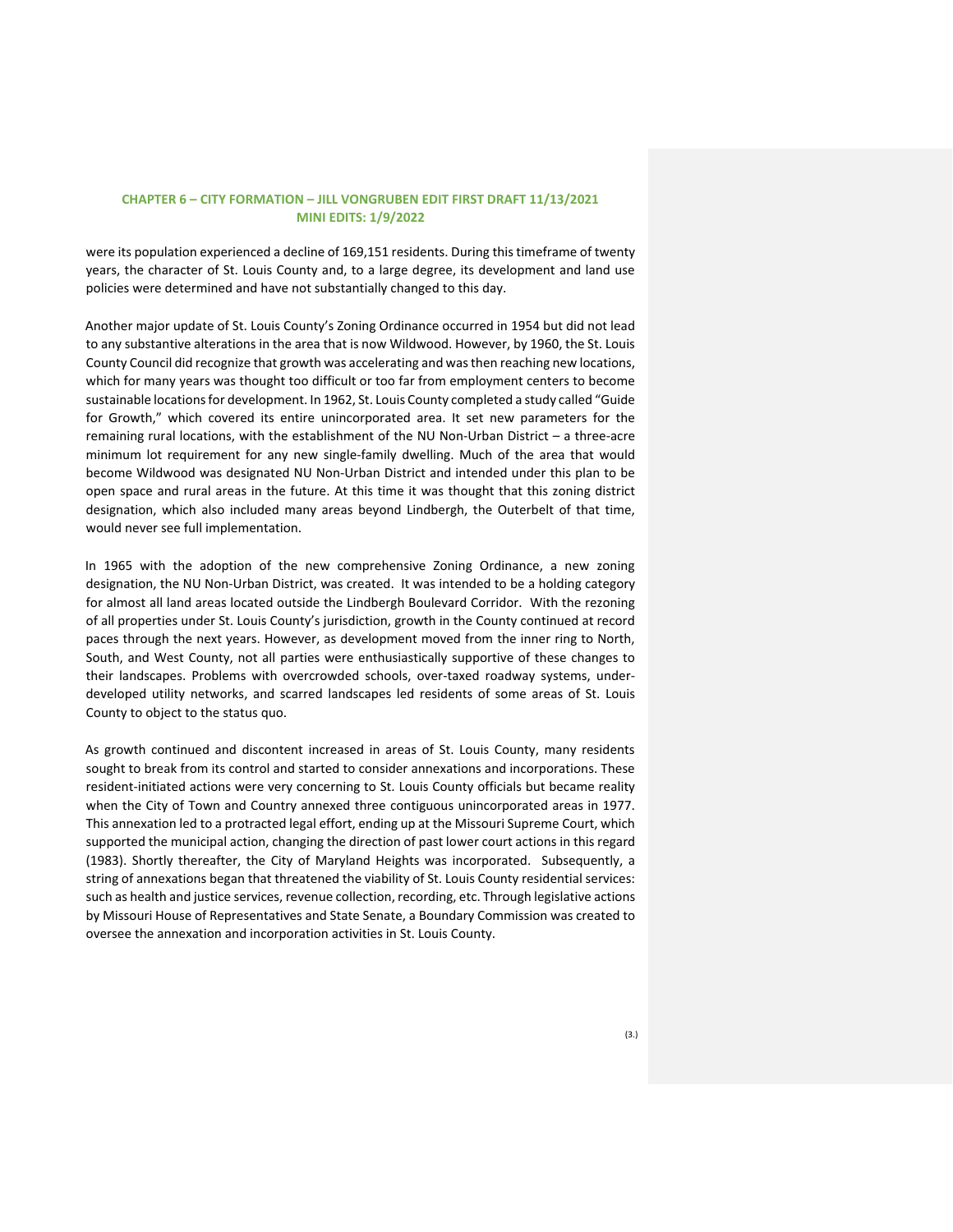About this same time, County Executive Gene McNary began a process of planning efforts called Small Area Studies to start addressing County resident concerns about the state of land use planning and services in many areas of the unincorporated locations (1980 through 1986). These studies were St. Louis County's commitment to residents in high growth areas that planning would be pre-determined, with compliance to the adopted requirements by the St. Louis County Council. The Small Area Study process was then followed by a more extensive set of studies called Community Area Studies. These studies again attempted to set parameters for future growth in developing areas, but with resident participation an expectation was created that their recommendations would be followed in the future.

Two of these Community Area Studies were completed in the area that is now Wildwood. These studies were the Pond-Grover Community Area Study and the Wild Horse Valley Community Area Study. Both of these studies were completed between 1990 and 1993. With the completion of these studies, residents now had hope that land use decisions would follow their direction. However, as these studies were being developed, the resident volunteers that had been selected from the communities of interest to serve in the development of them, began to form relationships and discuss the next steps in the event if the plans were not followed. Many of these residents became the nucleus of the Wildwood incorporation movement that would follow a few years later.

Despite these planning efforts, St. Louis County never recognized the unique character of this area that became Wildwood until it was too late. Land use policies that had been applied for many years were never modified to reflect the key differences that existed between North County, South County, and West County. These differences were distinctive, but the areas were treated with a one-size fits all approach by St. Louis County that this contingent of committed residents of this area could not accept.

Unfortunately, the second of these two Community Area Studies (Wild Horse Valley Community Study) became a more political effort on the part of the homebuilders and other development interests to maintain a status quo. This led to a more divisive outcome from the planning process. Regardless of this process, it became clear from the adoption of the Pond-Grover Community Area Study that both the St. Louis County Council and the Planning Commission viewed these studies more as guidelines and believed the recommendations for land use decisions could be changed if they believed a better outcome could be achieved. This approach on the part of St. Louis County decision-makers was different than expected or explained to participants during both processes which developed the plans. Therefore, despite years of cooperative efforts of the residents with St. Louis County officials agreeing collectively to plans for the future development of these two geographical areas, many of the residents once again had to contend with development policies by this jurisdiction that were not suited to the unique characteristics of the area that would become Wildwood.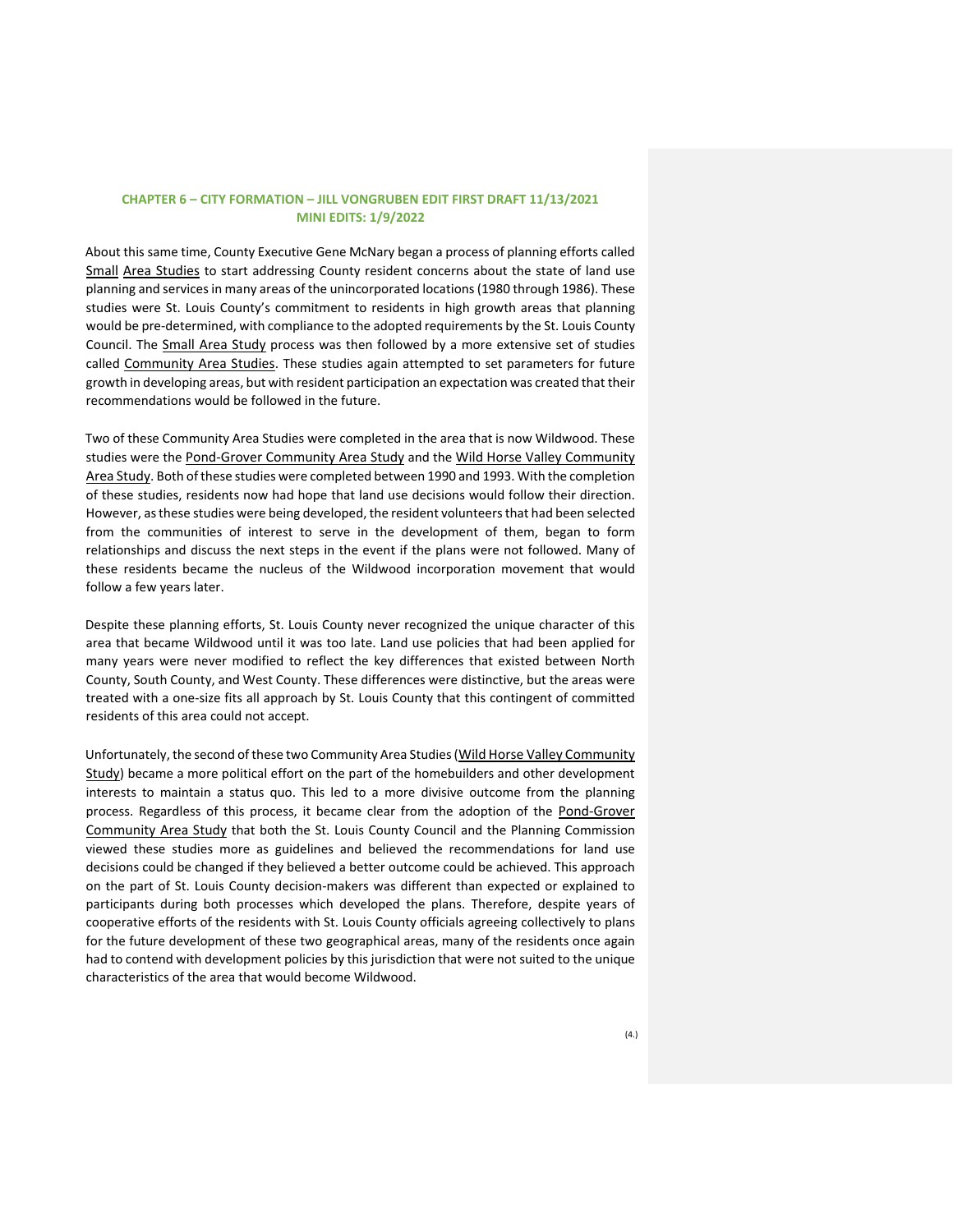Along with this situation with the St. Louis County Government, another threat that also prompted a group of residents to consider more involvement in their respective future was a plan by the Missouri Department of Transportation (MoDOT) to consider changing State Route 109 from a rural two-lane road to an Outerbelt. The plan proposed an Interstate design that would require land acquisitions from Rockwoods Reservation and Babler State Park and the displacement of several existing residences located in its final alignment. This announcement occurred during the early stages of the Pond-Grover Community Area Study process. Such a design standard was reminiscent of the Highway 141 expansion project to the east. This proposal led to public outcries and calls for the project to be stopped, which evolved into the 'Coalition to Save the Greenbelt and Stop the Outerbelt.' This group became, for most intents and purposes, the Committee for the Incorporation of Wildwood. This committee would lead the efforts to bring local government and its decision-making to area residents and property owners where the impacts occurred each and every day. The history of Wildwood incorporation is rooted in the formation of this citizens' committee in 1992.

### **A CALL FOR ACTION**

Before this sequence of events that led to the incorporation effort unfolded, resulting in a vote and the formation of a new City, St. Louis County had laid the foundation for this movement. This foundation was St. Louis County's lack of a responsive government to the residents that invested in the area and moved to it due to its unique characteristics. The lack of responsiveness covered a wide range of services and responsibilities, including code enforcement, infrastructure replacement, repair, and maintenance, police services, and others. Despite this list of services, the approach of St. Louis County to development of property was often the single most cited reason for an incorporation effort and seemed to galvanize the residents of this area and prepare them for that lineage of events that would shake St. Louis County.

Development proposals submitted in this area that would become the City of Wildwood were being processed by St. Louis County in a manner that ignored the character of it and treated this portion of it in the same manner as any other location or portion of its jurisdiction. This approach meant this area's woodlands, topography, water features and soils were being minimized when major development decisions were made. It was as if those characteristics didn't matter, and to them all land was level, denude of trees, and impervious to its unique drainage features and runoff patterns. The standard development template of the time could not be absorbed by the physical features of this area without causing significant and detrimental impacts to this far western region of St. Louis County.

The residents of this area recognized this situation and the disconnect of St. Louis County had in regard to it and began a systematic and thoughtful process of participating in its prescribed public input processes, as much as allowed by them.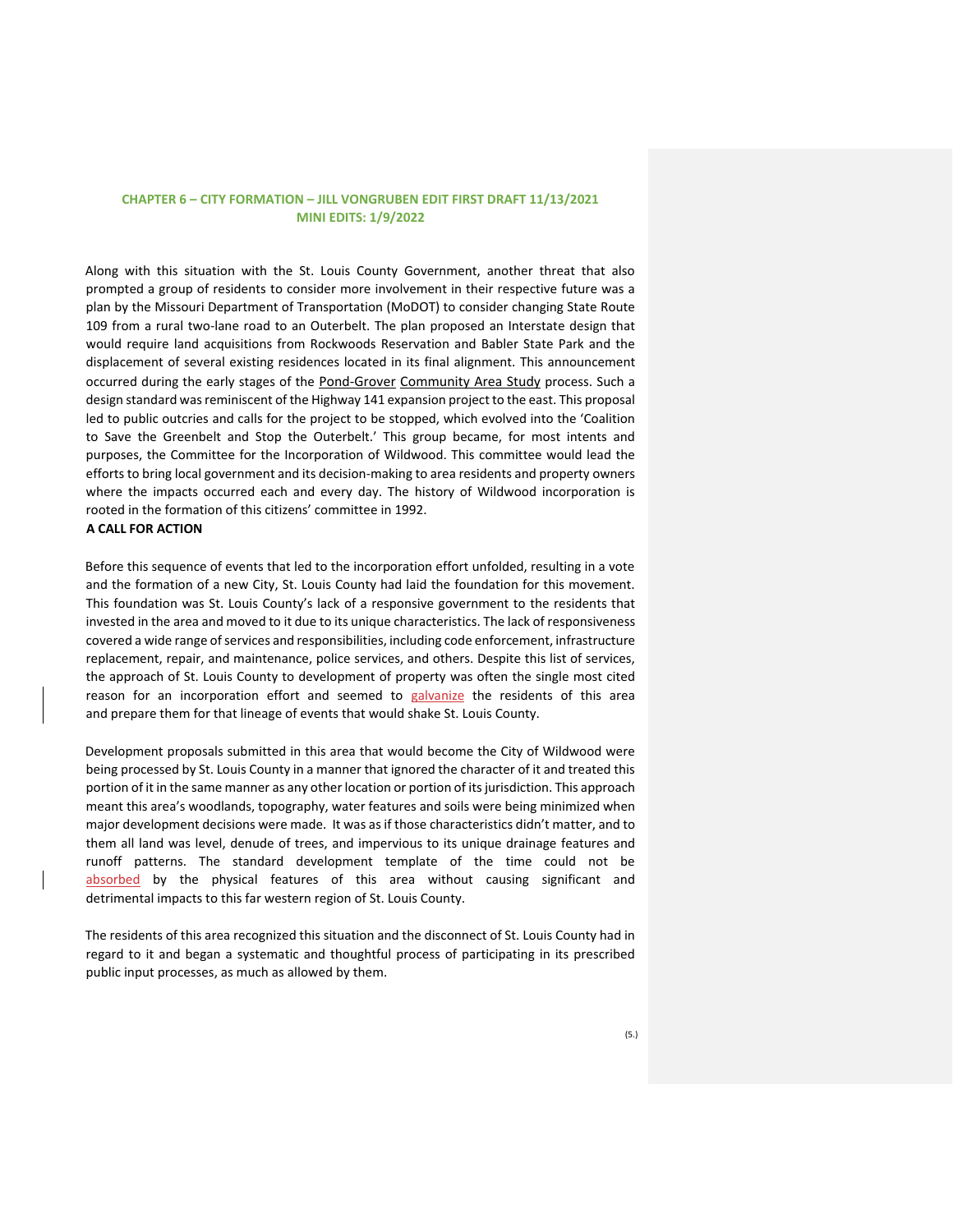### **THE PLAN BEGAN HERE…**

If you were in the area of Orrville Road in late 1986 or Wild Horse Elementary School in early 1987, you would have been wondering what all the cars parked along those roads were all about. Had you gone inside the house on Orrville Road or the school on Wild Horse Creek Road you would have found several hundred angry people trying to figure out what was happening to the beautiful area they all called home.

Both these events had been organized by a group that called itself West Chesterfield Citizens for Responsible Development (WCCRD) headed by Maryanne Simmons. Their concerns focused on a proposed development called Wild Horse that was working its way through St. Louis County's Planning Commission process. The threat perceived by these citizens was that the high density being called for with lots of less than an acre, had never before been proposed in this area of far West St. Louis County. Three, five and ten acre development had always been the norm.

Citizens began attending Planning & Zoning meetings as well as County Council meetings, all held in Clayton. They grew knowledgeable regarding the County's zoning regulations – many of which were often ignored in favor of the developers who were behind the Wild Horse subdivision. Higher densities meant increased stormwater runoff, a fact that County dismissed. As the future would reveal, especially in the Caulks Creek Watershed, this dismissal would ultimately create catastrophic bridge and road damage.

### **<<<<Note: Need the picture of the Kehrs Mill bridge collapse inserted here. >>>>**

The ensuing fight with St. Louis County over the Wild Horse subdivision would ultimately be lost, but it would provide the impetus for a groundswell of opposition to the County's disregard for the wishes of its citizens and its obvious blindness to the beautiful landscapes they were allowing to be bulldozed and stripped bare. Old growth trees, some of which were more than 300 years old, were often knocked down and burned.

# <<<<Note: Need picture of the stacked piles of trees from the Wildwood Video inserted **here. >>>>**

In the years that followed, determined citizens regularly traveled to Clayton, in futile attempts to raise serious and pressing concerns regarding high density developments. In 1988 the Village of Clarkson Valley attempted to annex a portion of what would become Wildwood. The voters in Clarkson Valley voted the issue down, as they were convinced their taxes would increase. An early incorporation effort collapsed, when the main proponent moved from the area.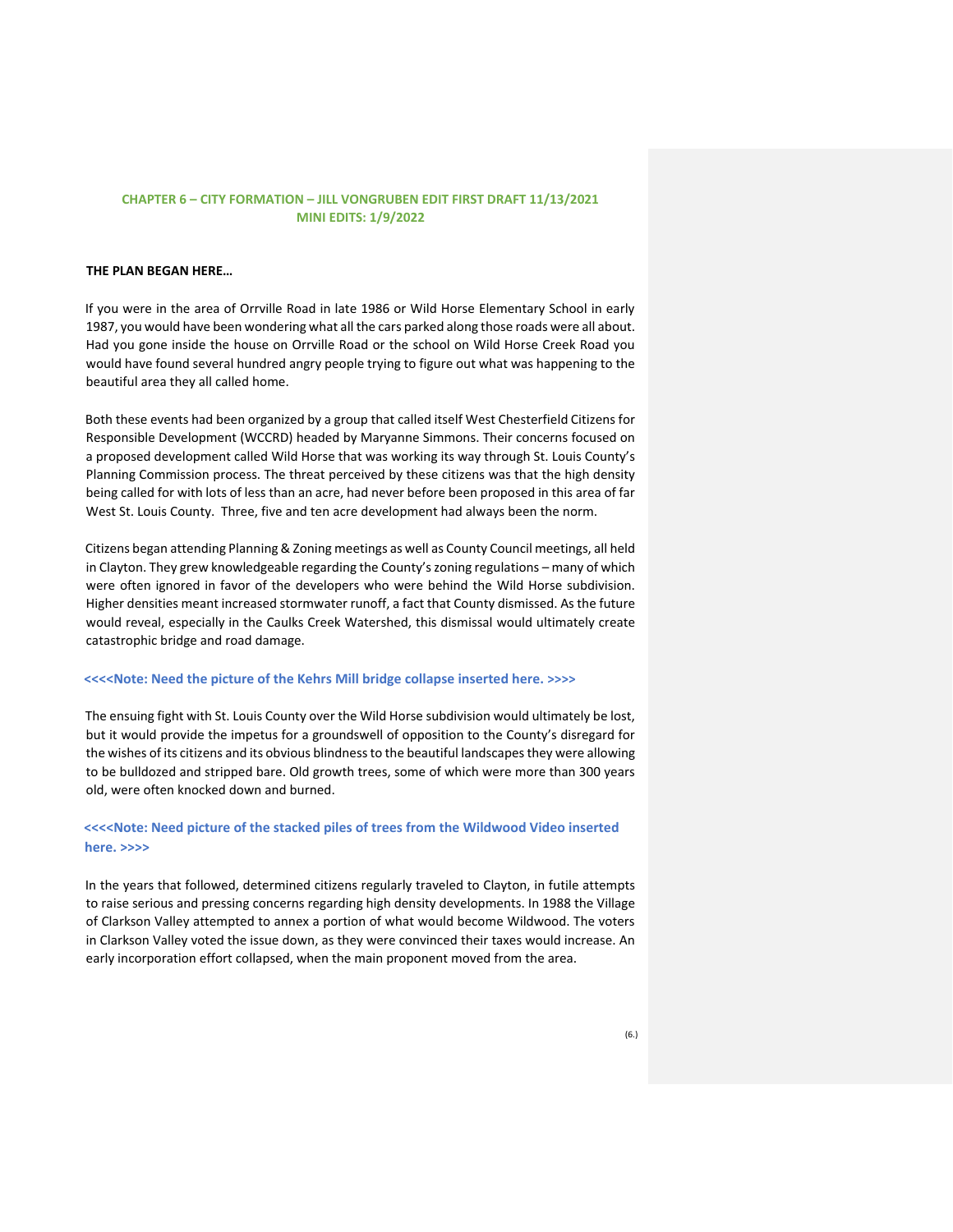#### **1990-1991**

#### **<<<<QUOTE BOX BEGINS >>>>**

In the early 1990s, residents at the western edge of St. Louis County organized to stop the region's third ring-road from running through their neighborhoods. People were saying "Not in my back yard;" but they understood what was wrong with this highway better than the Missouri Transportation Department.

The engineers wanted a new connection so truck traffic could switch from one interstate to another, farther from St. Louis than is possible now. The residents, using common sense and their observations of what happens when other highways are built, concluded that the connecting road would inevitably become a Main Street for new urban development, completely changing their semi-rural residential community,

If you evaluate an outer ring-road as a means of redesigning the St. Louis metropolitan region, rather than as a convenience for truck drivers, it is a truly bad idea. [Barnett] **<<<<QUOTE BOX ENDS>>>>** 

As referenced earlier in this chapter, everything changed in 1990 when MODOT released plans to "improve" Highway 109. These improvements were the creation of a 12-lane divided interstate highway (the Outerbelt). It would run through existing subdivisions, and most alarming, would destroy major portions of Rockwood Reservation (a wildlife habitat – the first natural conservation area in Missouri) and another crown jewel, Babler State Park. The outcry could be heard all the way to Jefferson City.

A diverse number of neighborhood associations, including the WCCRD, joined in a concerted effort to stop these "improvements." As their efforts began to pay off, with MODOT revising and then eliminating their plans for the Outerbelt, it began to dawn on some that there were many diverse groups planning our future. And none of those various interest groups included anyone from the area.

In particular, development in St. Louis County continued its march westward with the approval of numerous high-density subdivisions over the objections of local citizens who were regularly pleading with the County to take a more thoughtful approach to the rezoning process. Even employees of the County's Planning Department recognized the environmental destruction that was taking place. Their efforts to provide site plans in advance of Planning Commission meetings to concerned citizens allowed sound, fact-based objections to be heard at both the Commission and the Council meetings.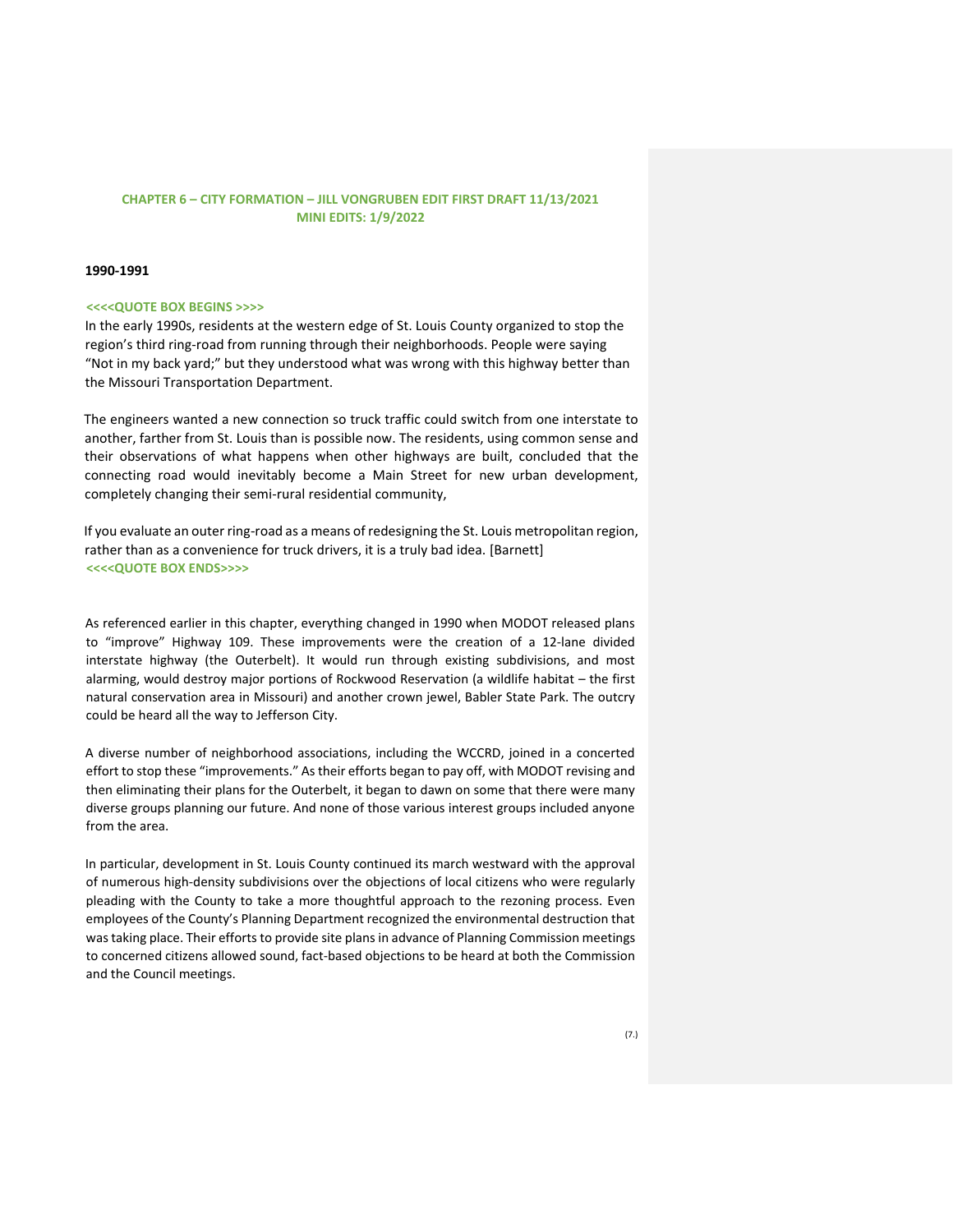Yet even with these efforts, the County approved thousands of building permits.

Meanwhile, adjoining cities, Ellisville and Chesterfield, began efforts to annex parts of what is now Wildwood: Chesterfield wanted all of Wildwood Horse Creek Road and Babler State Park; Ellisville wanted the area along State Route 100 to extend commercial development.

## **THE ACTION BEGAN**

Informal meetings began. The main topic: what would it take to incorporate a new city?

The name "Wildwood" is suggested by Randy Hauser, at the time a TWA pilot. He said that the northern boundary would be Wildhorse Creek Road and the southern boundary would be Rockwood Reservation. Thus, the name "Wildwood" was born.

## **1992**

At the time, any effort at annexing or incorporating a city required the approval of the St. Louis County Boundary Commission, a group appointed by the County Executive, who had grown tired of bad publicity from "those West County people." The Boundary Commission rules required:

- 1. Population of at least 10,000
- 2. No "pockets" of unincorporated area, meaning boundaries were placed against Chesterfield, Ellisville, Clarkson Valley, parts of Eureka and the Franklin County line

Thus began the effort to compile a Plan of Intent which would detail how the City would be structured and the desired number of staff, the estimate of revenues that would flow to the City based on population and the dollars that were currently going to the County, a composite planning and zoning action plan, and a budget detailing both revenues and expenditures. Also included was a Vision Statement.

### **<<<<QUOTE BOX VISION STATEMENT BEGINS>>>**

### **Preservation and Conservation**

We want to preserve the quality of life in the area, the environment in which we live and the safety of all residents and wildlife. The Greenbelt area is a regional asset which provides unique topography and forested regions for a non-urban style of living - a feature we want to conserve.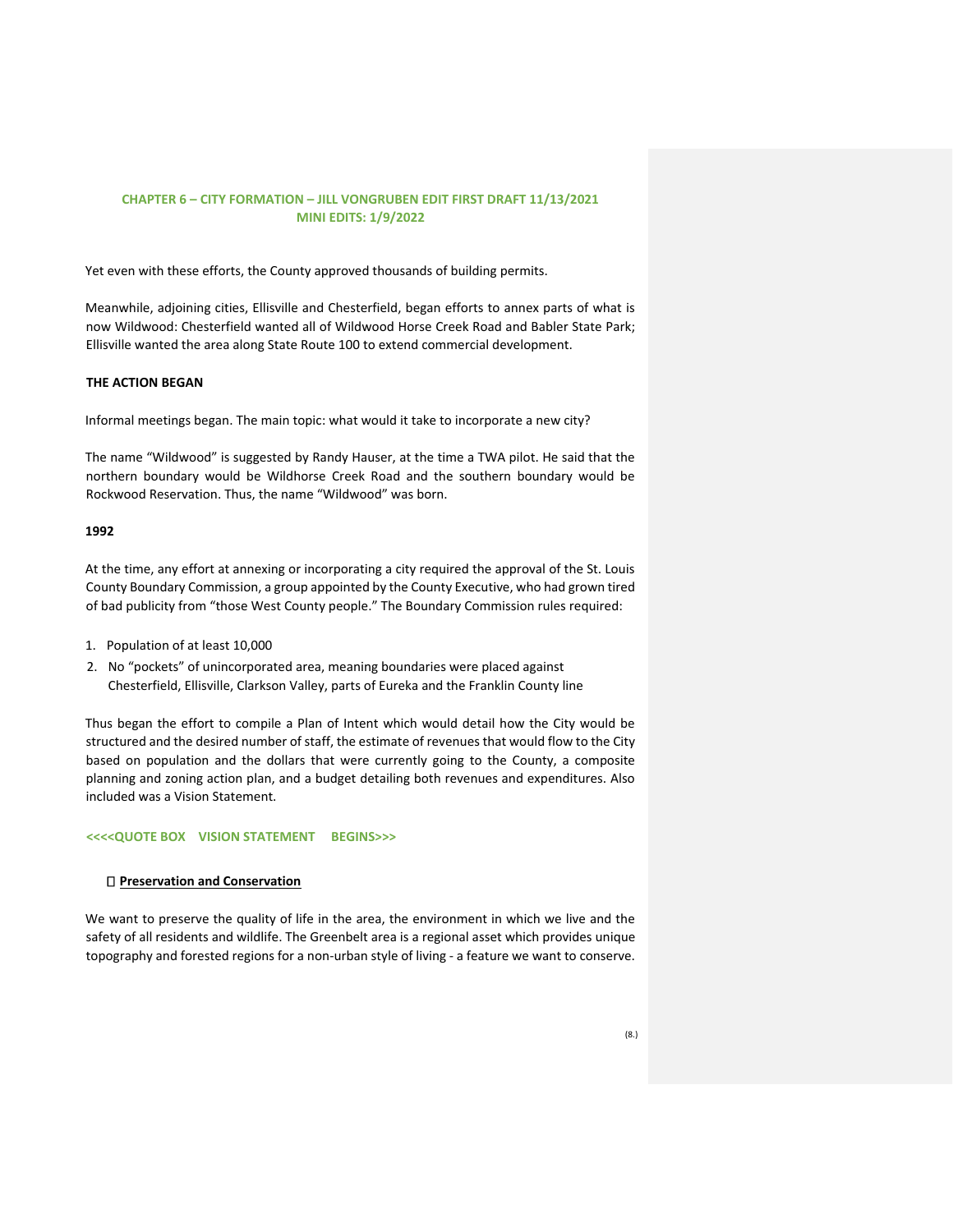#### **Accountability to the People**

Today we are represented by one member of the County Council. Most members of the many commissions serving the St. Louis County administration are from other areas where the major interest is in rapid and concentrated development. We want to transfer this responsibility to the people of the area where each will have a voice heard by local, responsible representatives.

#### **Improvement and Development**

We support both residential and commercial development in responsible manner consistent with long-range planning and prudent land utilization. We must consider the finite limitation of the environment, the topography, and the existing infrastructure, such as roads and sewage disposal. We will encourage commercial development in a planned manner, but will resist spot zoning which is conceived only to maximize return to developers, without regard for the longterm quality of the community.

#### **Save the Greenbelt**

The residential areas are varied and beautiful. But the real assets are the parks - Babler, Rockwood and Greensfelder. We need to protect every available acre of the parks and to do so, we must be in a position to control development along their boundaries.

### **Model for the Future**

Cities are born and bureaucracies spread. We do not want continuing sprawl of government. Conversely, we want to explore a new model for a local city government which deters and, hopefully, avoids an expanding form of government while still serving its constituents.

### **<<<<QUOTE BOX VISION STATEMENT ENDS>>>**

Don Kozlowski agreed to chair the Incorporation effort, assisted by Jack Dann. Much of the original organizational and financial effort was funded by these two men. The first "Incorporate Wildwood" rally was held at Lafayette High School and drew a crowd of more than 500 people in a rainstorm. Between 50 and 100 signed up to volunteer in some capacity.

#### **<<<<Is there a photo to include here? >>>>**

The law required petitions be signed by 15% of registered voters from the 1990 gubernatorial election (approximately 1,125). In a few short weeks more than 2,500 signatures are obtained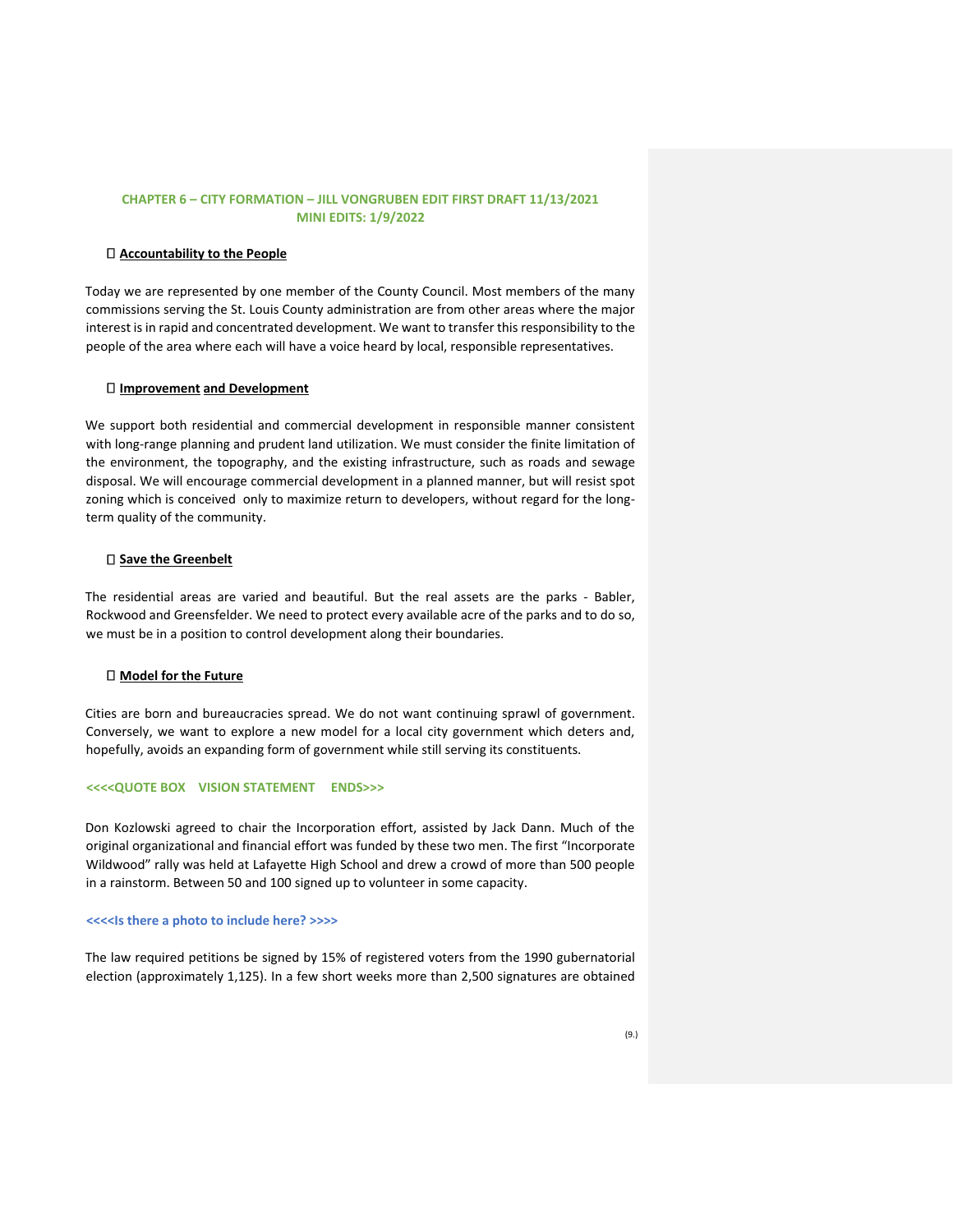and nearly \$25,000 in donations come from area residents. Eric Tremayne and Dan Vogel began the arduous and complicated legal efforts required by this undertaking.

## **1993**

Signatures obtained on petitions supporting the Incorporation effort were certified by the Board of Election Commissioners and the Plan of Intent was filed with the St. Louis County Boundary Commission. Endless meetings, many scheduled at 7:00 a.m., were held with the Boundary Commission in Clayton. The Boundary Commission declared that the City would not survive financially, yet the Commission's own numbers showed an annual surplus of \$300,000 to \$800,000. The Commission described the Master Plan as "unwieldy" and that it lacked a "community of interest." The incorporation proponents were even criticized for not budgeting for "mosquito control."

The Committee to Incorporate Wildwood filed a lawsuit, declaring the Boundary Commission to be unconstitutional. A lengthy legal battle began. In the meantime, a group that called itself "The Committee Opposed to Wildwood" opposed the Incorporation formation. Many of the members opposed to the incorporation effort of this area were from the far western edges of the proposed city and developers played on residents' fears of increased taxes would be required to support the City. Most of this group's funding came from the Homebuilders Association and large developers.

The County continued to wholesale approve several dozen high density subdivisions, many of which abutted existing 3- and 5-acre large lot developments. Large areas of heavily wooded forest were clear-cut to accommodate this density. Topsoil was sold off by the developers. In order to create the flat, sterile landscapes that made room for their infrastructure, they frequently bulldozed within creeks and built on 20 to 30 feet of fill. Pleas from citizens continued to be ignored by the County.

In December of 1993 the County Boundary Commission voted 7 to 2 to deny Wildwood's petition to be placed on the ballot.

## **1994**

Stunned by the action of the Boundary Commission, a core group continued on, including the attorneys who fought their way to the Missouri Supreme Court. On April 4, 1994, coincidentally Municipal Election Day in Missouri, Attorneys Dan Vogel and Eric Tremayne argued in front of the Missouri Supreme Court for the right to vote for the incorporation by the people of the proposed City of Wildwood.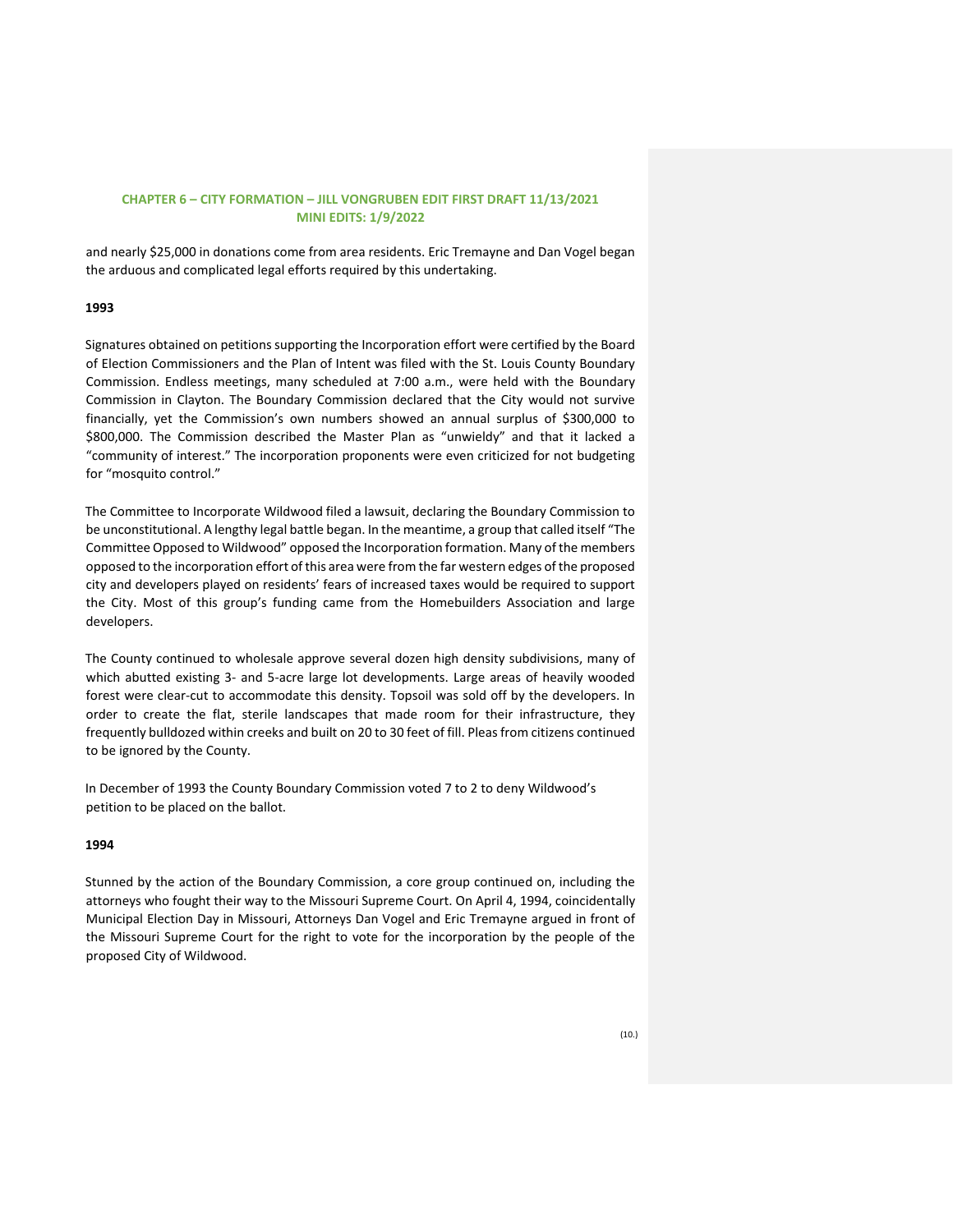In June, in a stunning defeat for St. Louis County, the Missouri Supreme Court unanimously ruled in favor of the Committee to Incorporate, declaring the Boundary Commission to be unconstitutional.

St. Louis County continued to refuse to put the issue on the ballot, forcing the Committee to file suit once again. Another huge rally was held at Lafayette High School and efforts moved into high gear. Donations poured in. Many dollars were raised by selling three (3) foot long, wide green ribbons, which were placed on mailboxes all over the proposed City to show support (ironically, even years after the incorporation, the remnants of these ribbons, boldly displayed on mailboxes could still be seen). The green color matched the green on the "Incorporate Wildwood" signs that sprung up everywhere, far outnumbering the red, "Wildwood Will Not Work" signs of the opposition.

#### **<<<< insert photo of ribbons/signs – (perhaps from both sides? ) >>>>**

Finally, an ordinance was introduced at the St. Louis County Council to place the incorporation vote on the ballot. One key Council member promised that he would not vote against incorporation. He didn't. He simply did not show up, making the vote a tie, thus killing the bill. More legal battles ensued.

Finally, the issue landed in the court of Judge Kenneth Romines. He heard the Committee and promptly rules in favor of Incorporation, placing the issue on the February 7, 1995 ballot.

#### **1995**

With only six (6) weeks until the election, dozens of informational meetings were held in homes and churches. Thousands of brochures were mailed out and more than 600 volunteers walked door-to-door canvassing neighborhoods and manning phone banks.

February 7, 1995 - In a record turnout and on a brutally cold day, the citizens vote 61% YES to have their own City. Incorporation WON!

St. Louis County refused to name a date for the official incorporation and meanwhile the County continued to approve developments in what would become Wildwood. More lawsuits were filed. In March 1995, Judge Campbell issued an injunction that halted the on-going approvals by the St. Louis County Council of new land use projects within the area soon to become the City of Wildwood.

While the County continued to fight the incorporation, the new City held its first Town Hall meeting. More than 500 citizens attended, including both residents who opposed and supported